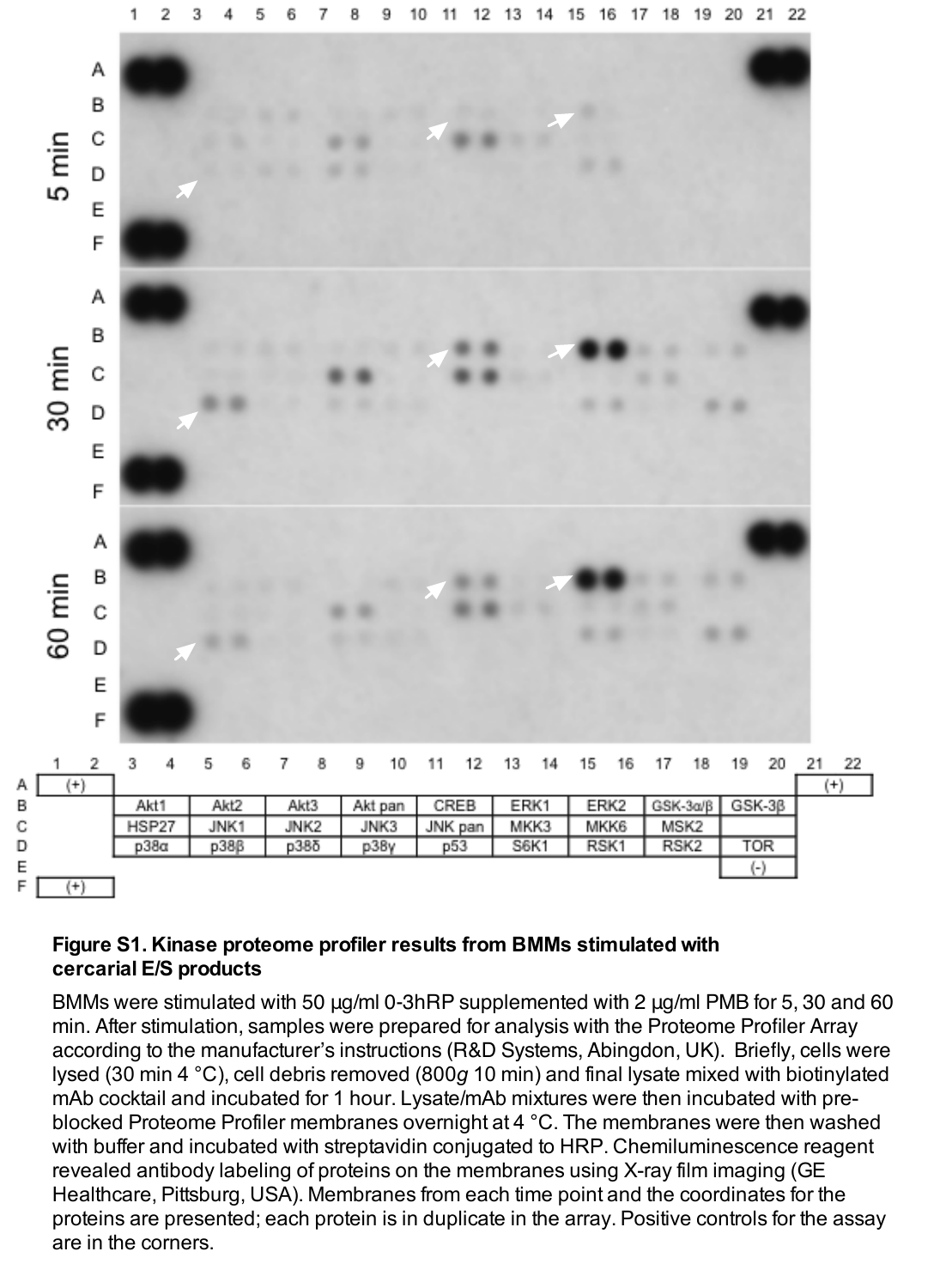

## **Figure S2. Comparison of BMMs stimulated with cercarial E/S products and other TLR ligands.**

Protein levels of (**A**) IL-10 and (**B**) IL-12p40 in cultures of BMMs exposed to 50 μg/ml 0-3hRP, 1ng/ ml LPS, 25 μg/ml Poly I:C, 5 μg/ml Pam3CSK4 or Media control. Bars represent mean from 3 biological replicates. ANOVA and Sidak's multiple comparisons test was performed to examine statistically significant differences between 0-3hRP treated BMMs and other TLR ligands (\* =  $p < 0.05$ ; \*\* =  $p < 0.01$ ; \*\*\* =  $p < 0.001$ ; \*\*\*\* =  $p < 0.0001$ ; ns =  $p > 0.05$ ). Dotted lines represent lower detection limit of ELISA tests. ((**C**) Immunoblot (**D**-**F**) and densitometry analysis based on kinase proteome profiler array of phosphorylated (**D**) ERK2, (**E**) CREB and (**F**) p38 from BMMs stimulated for 30 minutes with 50 μg/ml 0-3hRP or 1ng/ml LPS. Bars represent normalized means based on loading controls from 4 biological replicates. Unpaired two tailed T-tests were performed to examine statistically significant differences between means of treated cells (\*\*\*\* = p<0.0001; ns = p>0.05).(**G**) Equivalent amounts of proteins from BMMs exposed to 50 μg/ml 0-3hRP for different lengths of time (15, 30 and 60 min) were analyzed by SDS-PAGE and western blotting with antibodies against phosphorylated ERK1/2 (P-ERK1/2) and α-Tubulin (as a loading control).